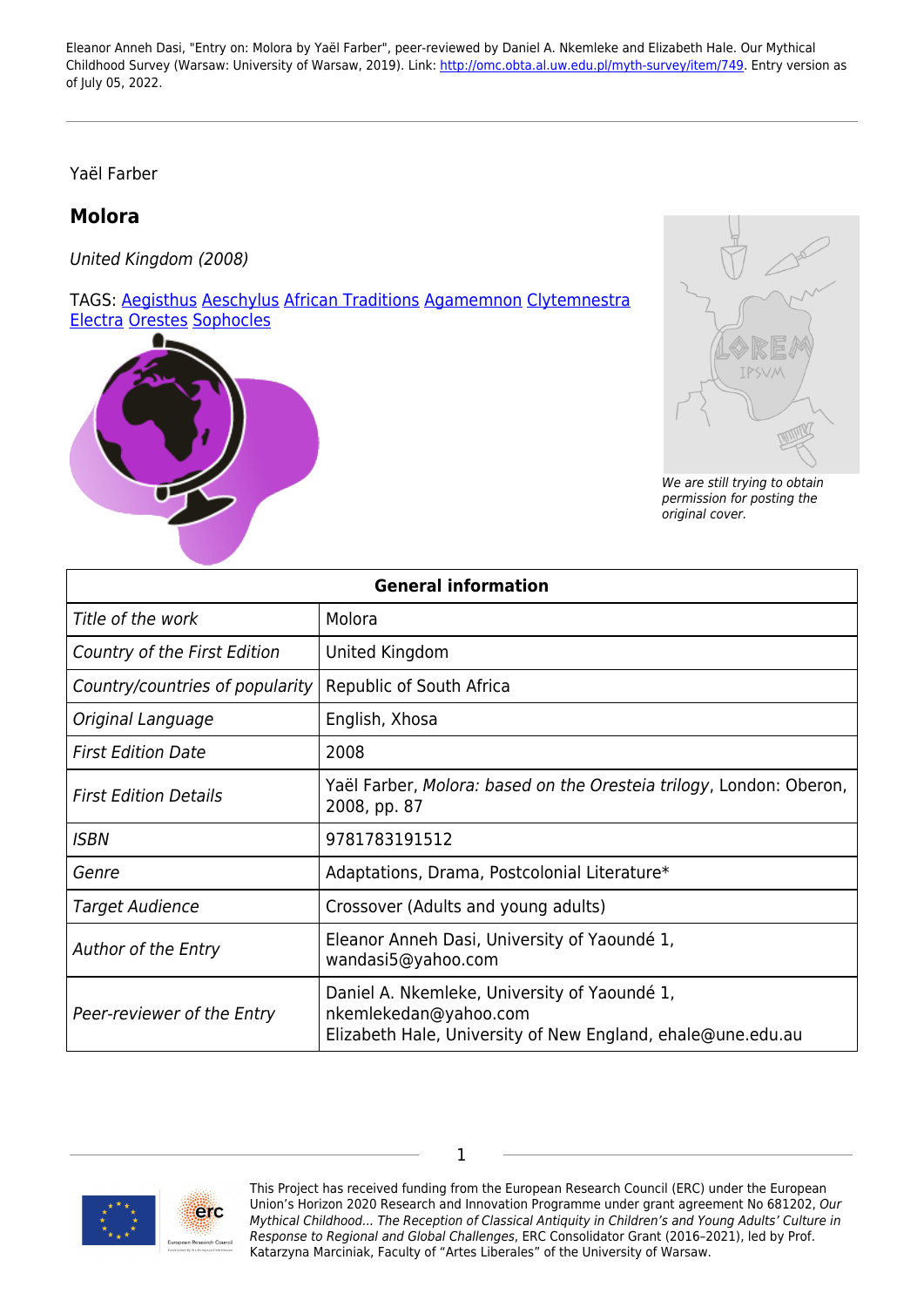## **Creators**



**Yaël Farber , b. 1971 (Author)**

Yaël Farber is a South African playwright, actress and director. She was born in Johannesburg and studied Dramatic Arts at the University of Witwatersrand where she obtained her Bachelor's degree in this field. She attended many workshops abroad and finally opened her own production company, The Farber Foundry, in 2004. Seven years later, she became the Head of the Directing Program at the National Theatre School of Canada, alongside the Playwright-in-Residence for Nightwood Theatre. Some of her prominent plays include: A Woman in Waiting (2000), Sezar (2001), Amajuba (2003), Molora (2003), RAM: The Abduction of Sita into Darkness (2011), and Mies Julie (2012). She won many awards with her works. Some of them are the FNB Vita Best Actress Award (1996), the Standard Bank Artist of the Year Award(2003) and the Naledi Best Cutting Edge Production Award(2008), to name a few.

Bio prepared by Eleanor Anneh Dasi, ENS, University of Yaoundé 1, wandasi5@yahoo.com



This Project has received funding from the European Research Council (ERC) under the European Union's Horizon 2020 Research and Innovation Programme under grant agreement No 681202, Our Mythical Childhood... The Reception of Classical Antiquity in Children's and Young Adults' Culture in Response to Regional and Global Challenges, ERC Consolidator Grant (2016–2021), led by Prof. Katarzyna Marciniak, Faculty of "Artes Liberales" of the University of Warsaw.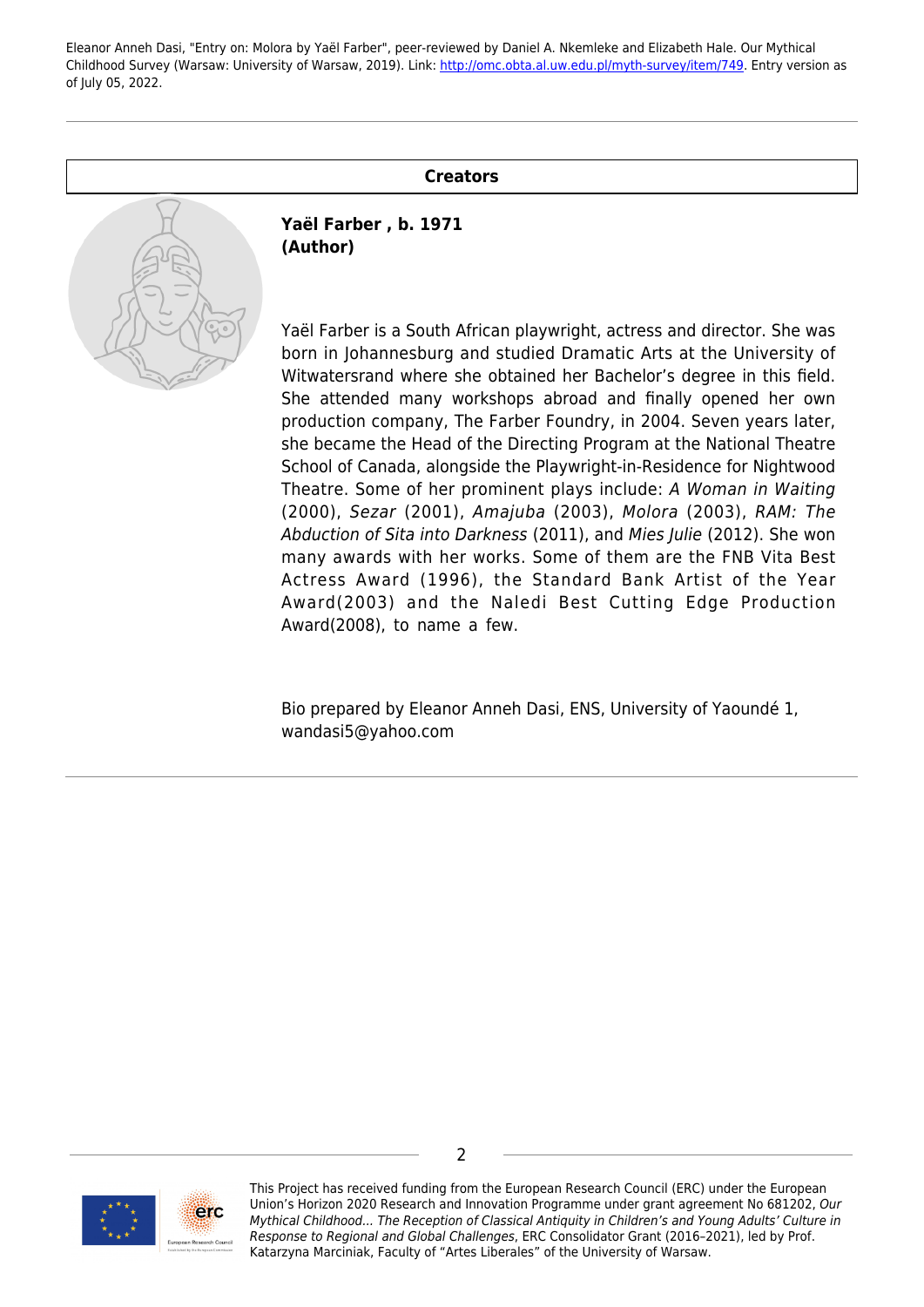## **Additional information**

Summary Klytemnestra appears before the Truth and Reconciliation Commission (TRC) and admits murdering her husband. She considers the murder as an act of bravery, and her husband's destiny. Her daughter, Elektra, then takes the floor and expresses her displeasure and indignation at her mother's deeds. Both mother and daughter are now committed to the process of unearthing the past. They take us to a period when Elektra was seven years old. The murder is re-enacted. Because of the brutal killing of her father, Elektra steals her younger brother, Orestes, from his bed and confides him to MaNosomething for her to raise him till he is grown. When Klytemnestra notices that her son has been stolen, she questions Elektra who gives her no answer. She then curses her and her future children.

> At this point, Klytemnestra tells the TRC that she is tormented by guilt. Elektra then hints the audience that each night her mother dreams that she is giving birth to a baby that sucks out clots of her blood.

> After seventeen years, Elektra stands before her father's grave and asks her ancestors to send Orestes to her. Her mother meets her on the grave and blames her for being there although she has been forbidden by her mother's husband from going to her father's grave. Elektra complains that her mother's husband maltreats her but her mother justifies her husband's attitude by blaming Elektra's stubbornness and her love for misery. She tells Elektra that Agamemnon had killed one of her children for the sake of a Holy War. So, killing Agamemnon is simply "the justice of a mother". She has taken "blood for blood". Elektra reminds her mother that by that same law, she too is guilty. Because she has taken a life, her life too should be taken.

> Still before the TRC, Klytemnestra is asked to demonstrate how she tortured Elektra to get information about Orestes. She takes a plastic bag from her pocket, places it over Elektra's head and pulls it tightly. Elektra begins to suffocate. She later pulls the bag from her head and Elektra gasps for breath.

> After this, we are taken to Xhosa land where Orestes is returning from his initiation in the mountain. MaNosomething blesses him and tells him to go back to his land and take care of his sister. He therefore begins his journey of return to his ancestral home.



This Project has received funding from the European Research Council (ERC) under the European Union's Horizon 2020 Research and Innovation Programme under grant agreement No 681202, Our Mythical Childhood... The Reception of Classical Antiquity in Children's and Young Adults' Culture in Response to Regional and Global Challenges, ERC Consolidator Grant (2016–2021), led by Prof. Katarzyna Marciniak, Faculty of "Artes Liberales" of the University of Warsaw.

3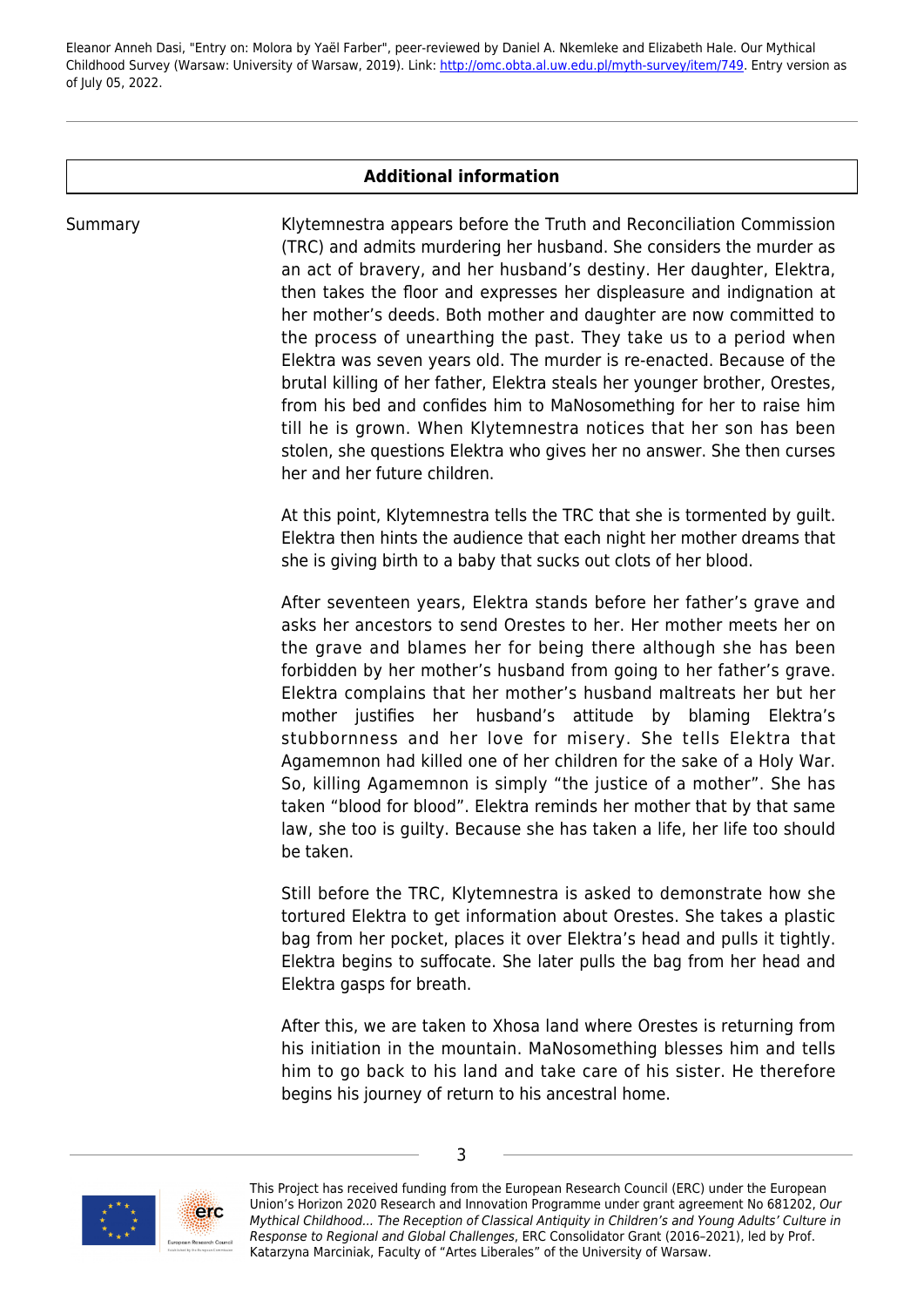> When Orestes reaches his late father's house, he introduces himself as a stranger who brings a message for Orestes' mother. He tells Klytemnestra that her son is dead and hands her his ashes. While Elektra is shocked by the news she has just received, Klytemnestra seems relieved and satisfied. Orestes however insists on giving the news directly to the man of the house. Klytemnestra therefore proposes that he has supper with them that night while waiting for her husband.

> While Orestes pretends to leave for some business in town, Elektra goes and mourns her brother on her father's grave. When she hears someone coming, she hides. She later notices that the person she is hiding from is their stranger. After his speech on Agamemnon's grave, Elektra recognizes her brother from the words he is uttering on the grave. They both thank the ancestors for this reunion and ask for their blessing in the task that awaits them. They then plan the murder of their mother and that of her husband Ayesthus.

> Back at home, Klytemnestra, Elektra and Orestes are supping in the absence of Ayesthus. Orestes is shocked by the way his mother treats his sister. Klytemnestra, doubtless of the fact that her stranger could be her son, relates the murder she had committed to Orestes. She tells him how she and her lover Ayesthus murdered Agamemnon. After this supper, Klytemnestra, now drunk goes to bed and Orestes leaves the house. Out in the fields, he breaks into a run, lifts a pickaxe and strikes violently at Ayesthus (represented on stageby his boots).

> After a vision of MaNosomething telling him that what he has done is terrible, Orestes brings Ayesthus' heart to her sister who receives it with satisfaction. She encourages him now to go and kill their mother. They both call on their ancestors' assistance in this task.

> When they find their mother, she stares widely at Orestes and finally recognizes him as her son. Elektra shows her Ayesthus' heart and tells her that she is the next on the list. She is so blinded by vengeance that she chooses to carry on her the curse after killing her mother. Conscious of her plight, Klytemnestra pleads with her son not to kill her. She succeeds in softening Orestes' heart. He reasons with her sister and tells her that vengeance is not the solution. Elektra, who does not accept any reasoning from her brother, is grabbed and overpowered by the Women of the Chorus. They take away an axe from her hands and she weeps for all the injustices done to her, her brother and her father. The play ends with Elektra and Orestes finally



This Project has received funding from the European Research Council (ERC) under the European Union's Horizon 2020 Research and Innovation Programme under grant agreement No 681202, Our Mythical Childhood... The Reception of Classical Antiquity in Children's and Young Adults' Culture in Response to Regional and Global Challenges, ERC Consolidator Grant (2016–2021), led by Prof. Katarzyna Marciniak, Faculty of "Artes Liberales" of the University of Warsaw.

4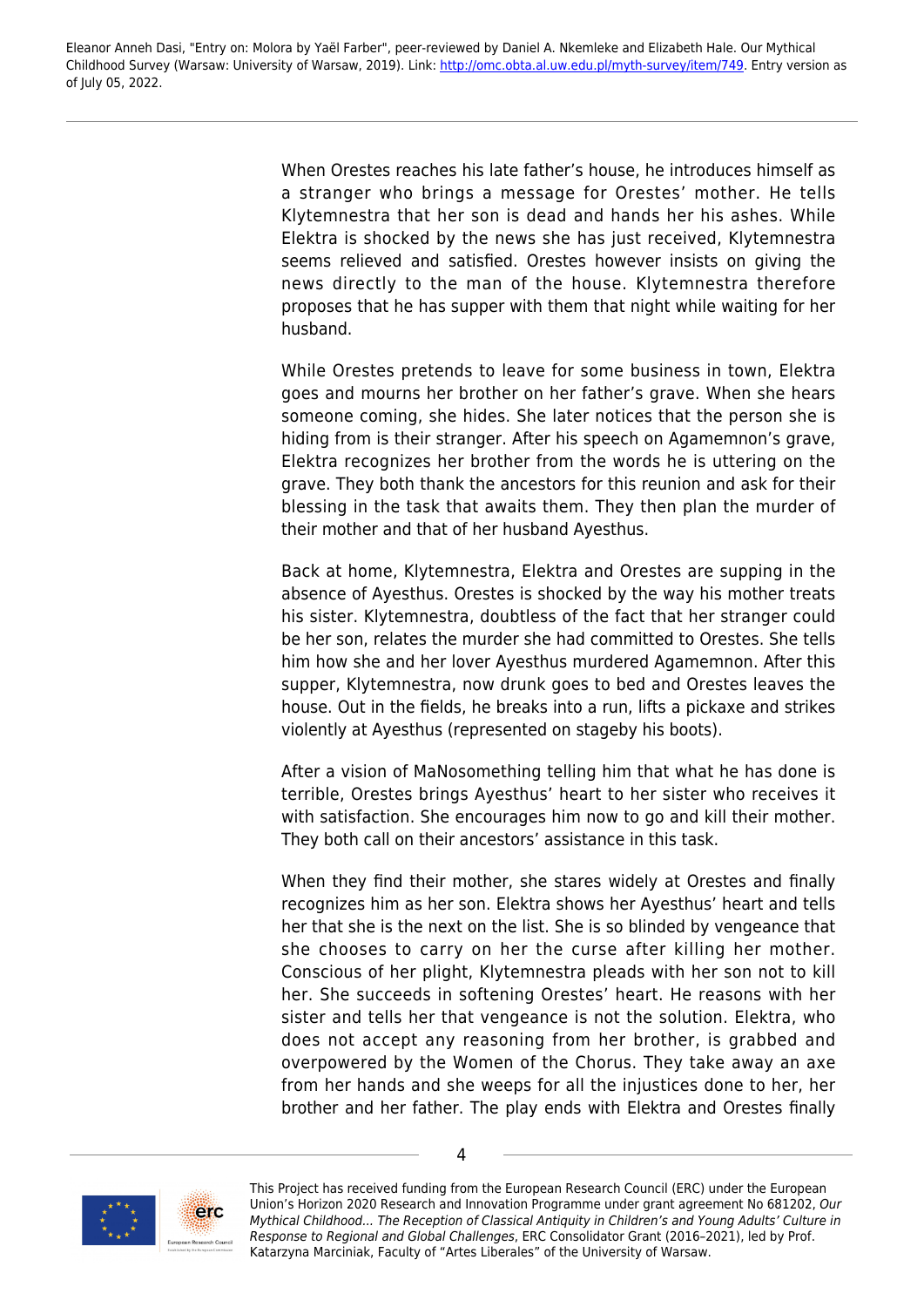forgiving their mother for all her deeds.

Analysis **Farber's Molora is a South African (specifically Xhosan) adaptation of** Aeschylus' Oresteia trilogy and Sophocles' Electra, both based on the Atreidae myth. Farber uses almost the same character cast and cuts across the trilogy to demonstrate the desire for vengeance, the quest for justice and the lust for power. Like Aeschylus' Clytemnestra, in Agamemnon (the first part of the trilogy), Farber's Klytemnestra conspires with her lover Aysthus (Aeschylus' Aegisthus) to murder her husband Agamemnon under pretext that he killed their daughter. Klytemnestra's act is not just for vengeance and/or justice but also for power as she inherits the throne after murdering her husband. Again like Aeschylus' Orestes and Electra, in the second part of the trilogy The Libation Bearers, Farber's Orestes and Elektra are angered by their mother's murder of their father and also plan revenge against her and her lover. They succeed in killing Aysthus while their mother pleads for forgiveness. Though Elektra does not wish to forgive her, the cycle of vengeance is stopped by the chorus but continues in Aeschylus through to the third part of the trilogy, the Eumenides.

> Though based on Greek tragedy, Farber's Molora is allegorical to the South African situation in its transition into a democracy. The ills of apartheid, which can be epitomized by Klytemnestra's murder of Agamemnon and her illegal occupation of the throne, sparked anger in the native South African people, who felt deprived of their birthrights (epitomized here by Elektra and Orestes), and who stood for a violent revenge against the Apartheid government. However, the Chorus of women, who play the role of the TRC, comes in to mediate and stop the spread of continuous violence by opting for forgiveness and reconciliation.

> Vengeance, justice and the desire for power are common themes that span time, religions, places and cultures and have played significant roles in determining history. However, their destructiveness is immeasurable and so care must be taken when such actions are planned for their expectations might not always be positive. Forgiveness, on the other hand, is a positive act that bypasses the need for vengeance and the perpetuation of evil. Farber's Molora can thus be read as an encouragement to South Africans to continue the process of reconciliation so as to stop the continuation of violence that has destroyed people for too long. This remains the wish of the



This Project has received funding from the European Research Council (ERC) under the European Union's Horizon 2020 Research and Innovation Programme under grant agreement No 681202, Our Mythical Childhood... The Reception of Classical Antiquity in Children's and Young Adults' Culture in Response to Regional and Global Challenges, ERC Consolidator Grant (2016–2021), led by Prof. Katarzyna Marciniak, Faculty of "Artes Liberales" of the University of Warsaw.

5